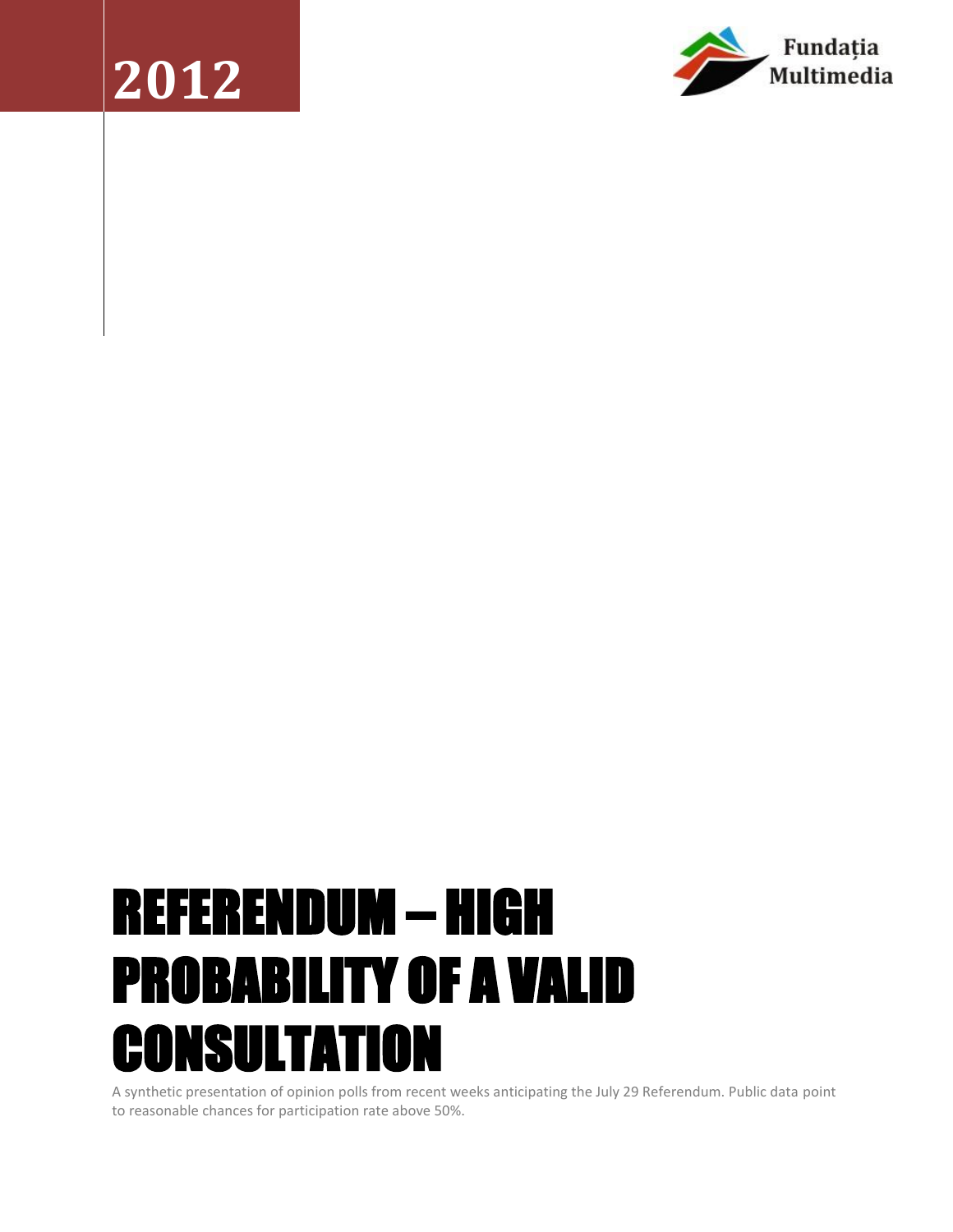

### Situation before the referendum – High probability of a valid consultation

In Romania, on July 29, a referendum for the impeachment of Traian Bsescu will he held. The referendum follows the President's suspension by the Romanian Parliament on July 6. The impeachment procedure was validated by the Constitutional Court, which argued that there are two instances in which the suspended President clearly broke the constitutional provisions.

During the last couple of weeks, an intense electoral campaign has been under way in regards to this very important vote. As a result of tremendous political pressure, a quorum was imposed for the validation of the referendum, namely that on July 29 50% plus one of the registered citizens take part in the electoral process. This turnout threshold was never effective in the referenda held during the last decade. It was nevertheless introduced at Traian Basescu's and the PDL's pressure, as well as a result of important demands stemming from within the European Union.

It is important to notice that the reasons for the imposition of this threshold seem to differ for the EU, on the one hand, and for the President's camp, on the other. Whereas the EU asks for this threshold in order to get a legitimate popular answer to this serious political crises and to ensure that the vote against or in favour of the President's impeachment meets a democratic quorum, Traian Basescu's camp insists on it in order to have the referendum invalidated. It is becoming clearer that this is the strategy of the suspended president, who actually stated that "the validation of the referendum will be a disaster" and that a solution to this problem is the citizens' abstention from voting.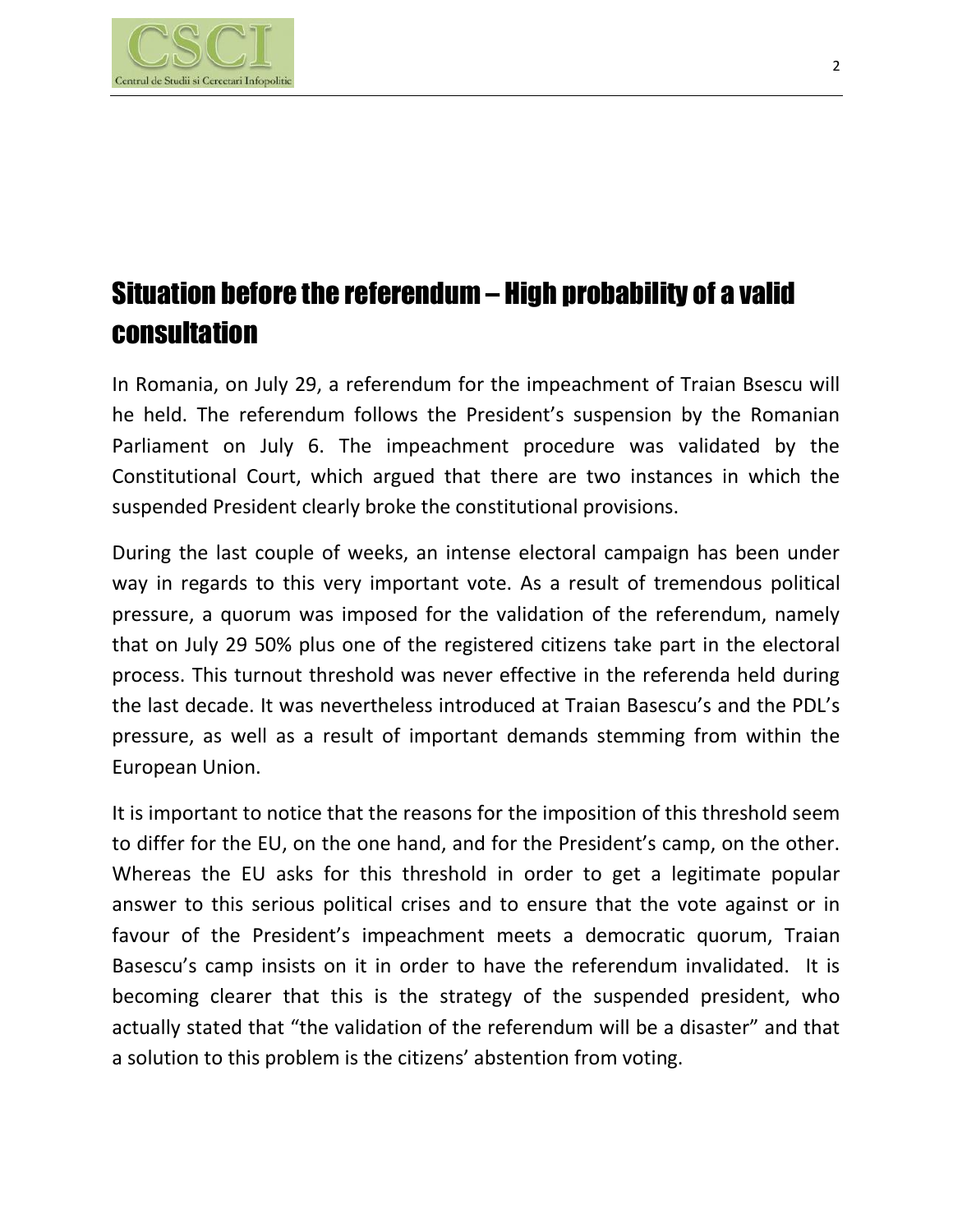

#### The quorum

## **Romanian total population declines, The number of eligible voters is stable!**



Additional information for the analysis  $-$  the electoral lists on the basis of which the threshold is determined haven't undergone any changes since 2001, registering a population of approx. 18 million voters. The last census nevertheless has determined that Romania's population has decreased by roughly 3 million people. The census data have not had an impact on the electoral register due to the previous governments' inaction.

This analysis will present all data made public as a result of sociological research. They determine both the voter's opinion in regards to the impeachment of the President, as well as the estimated turnout.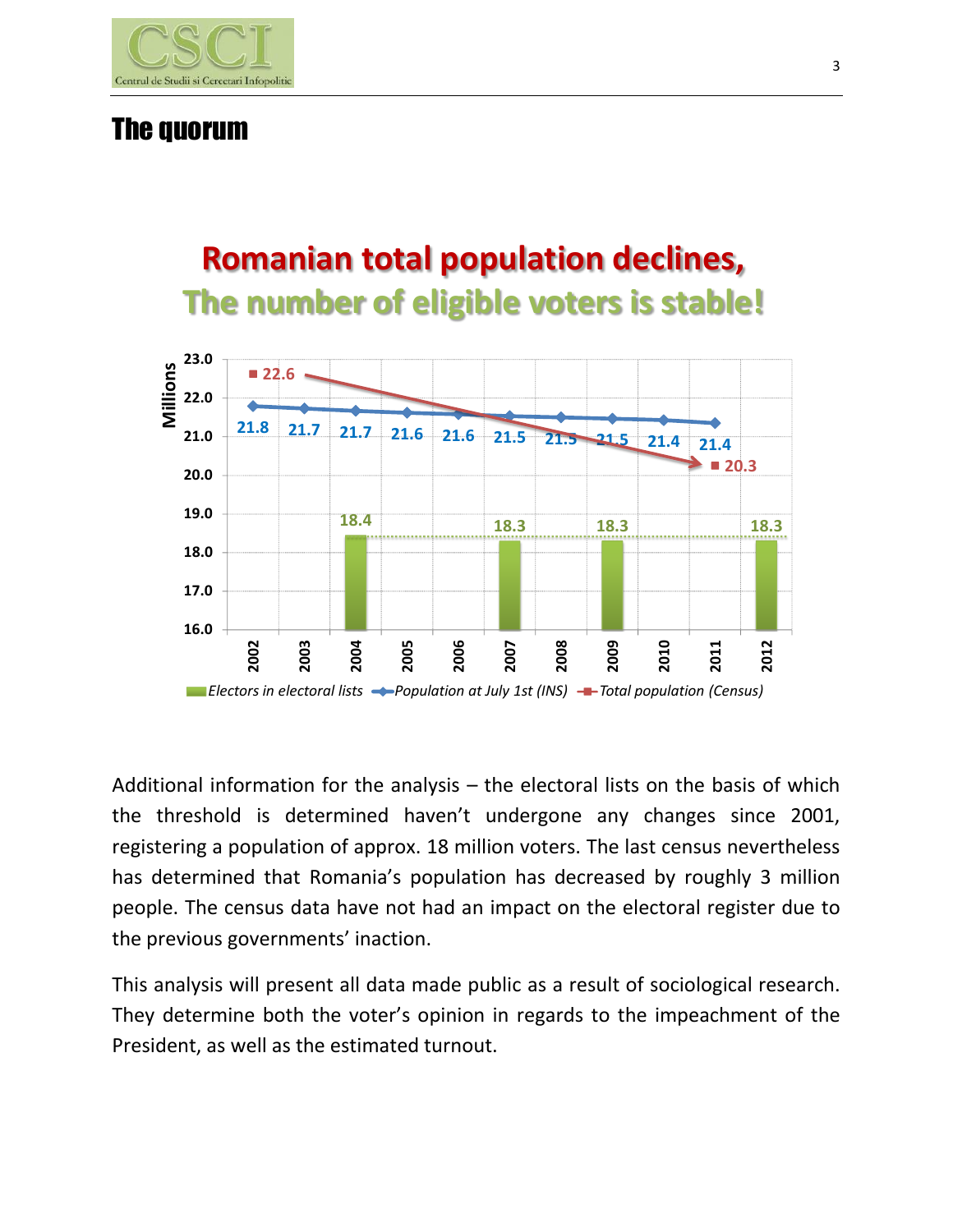

### Results from opinion polls

The table below shortly presents the results of all public opinion polls made during the electoral campaign for the impeachment referendum.

| <b>NO</b>               | <b>Institute</b>                       | <b>Methodology</b>                                              | <b>Source</b>                                                                                                                                       | <b>Results</b>                                                                                                    |
|-------------------------|----------------------------------------|-----------------------------------------------------------------|-----------------------------------------------------------------------------------------------------------------------------------------------------|-------------------------------------------------------------------------------------------------------------------|
| $\mathbf{1}$            | <b>CSCI</b>                            | <b>Sample: 1100</b><br>Period: 3-5 July<br><b>Type: CATI</b>    | http://www.infopolitic.ro/wp-<br>content/uploads/2012/07/Sondaj-<br>na%C5%A3ional-3-5-iulie-csci.pdf                                                | YES vote, for the impeachment: 67%<br>NO vote, against the impeachment: 33%<br>Declare they will surely vote:     |
| 2                       | <b>IMAS</b>                            | <b>Sample: 1100</b><br>Period: 5-7 July<br>Type: CATI           | http://www.adevarul.ro/actualitate/p<br>olitica/Traian Basescu-demitere-<br>suspendare-referendum-presedinte-<br>PDL-USL-sondaj 0 733126802.html    | YES vote, for the impeachment: 70%<br>NO vote, against the impeachment: 30%<br>Declare they will surely vote: 80% |
| $\overline{\mathbf{3}}$ | <b>Avangarde</b>                       | <b>Sample: 1150</b><br>Period: 7-11 July<br>Type: face to face  | http://www.ziare.com/basescu/refere<br>ndum-demitere/67-la-suta-dintre-<br>romani-ar-vota-pentru-demiterea-lui-<br>basescu-sondaj-avangarde-1178509 | YES vote, for the impeachment: 67%<br>NO vote, against the impeachment: 33%<br>Declare they will surely vote: 56% |
| 4                       | <b>Agenția</b><br>de<br>rating politic | <b>Sample: 1100</b><br>Period: 9-11 July<br>Type: CATI          | http://ratingpolitic.files.wordpress.co<br>m/2012/07/barometru-arp-piata-<br>politica-iul2012-presa.pdf                                             | YES vote, for the impeachment: 70%<br>NO vote, against the impeachment: 30%<br>Declare they will surely vote: 61% |
| 5                       | <b>CURS</b>                            | <b>Sample: 1104</b><br>Period: 11-16 July<br>Type: face to face | http://curs.ro/images/pdf/public nati<br>onal poll jurnalul national july 2012<br>.pdf                                                              | YES vote, for the impeachment: 66%<br>NO vote, against the impeachment: 34%<br>Declare they will surely vote: 61% |
| 6                       | <b>CSCI</b>                            | <b>Sample: 1100</b><br>Period: 16-19 July<br>Type: CATI         | http://www.infopolitic.ro/wp-<br>content/uploads/2012/07/Sondaj_na<br>%C5%A3ional CSCI 16-<br>19 iulie referendum 20121.pdf                         | YES vote, for the impeachment: 65%<br>NO vote, against the impeachment: 35%<br>Declare they will surely vote: 59% |
| $\overline{7}$          | <b>Avangarde</b>                       | <b>Sample: 1000</b><br>Period: 16-21 July<br>Type: față în față | http://users.heeloo.ro/4/files/134298<br>477350191933501 sondaj-national-<br>iulie-.pdf                                                             | YES vote, for the impeachment: 69%<br>NO vote, against the impeachment: 31%<br>Declare they will surely vote: 59% |
| 8                       | <b>CCSB</b>                            | <b>Sample: 1400</b><br>Period: 18-21 July<br>Type: CATI         | http://www.jurnalul.ro/observator/so<br>ndaj-ccsb-pentru-antena-3-estimare-<br>participare-vot-61-da-pentru-<br>demitere-68-618934.htm              | YES vote, for the impeachment: 68%<br>NO vote, against the impeachment: 32%<br>Declare they will surely vote: 61% |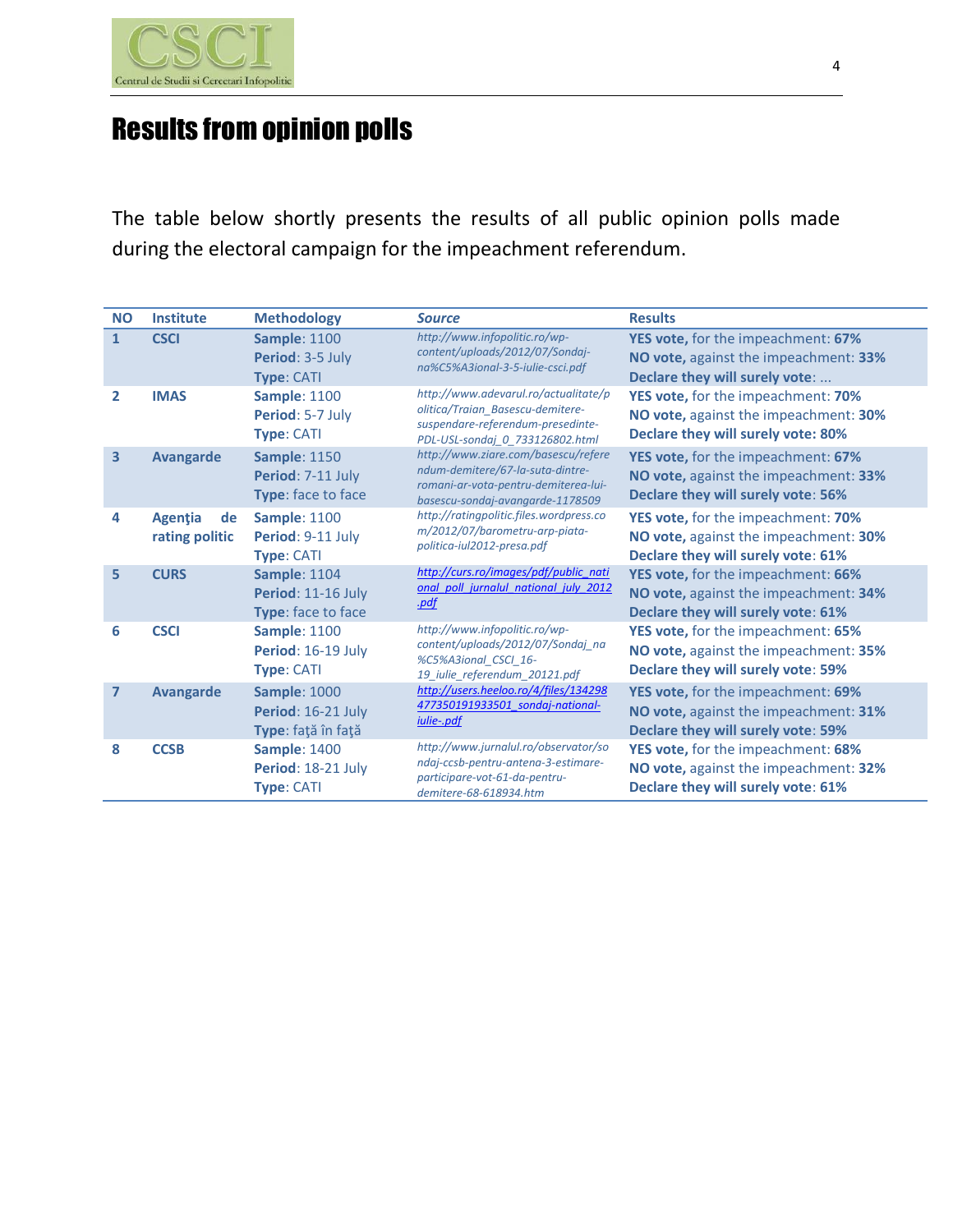



During the last week, several estimates of the turnout have been made public. Therefore, in addition to the questions regarding the turnout (the answers to which vary between 56 and 61% absolute participation to the vote) several differences between the basis of computation (the stable population of citizens allowed to vote) and the electoral list (which comprises the persons living abroad for more than a year) have been taken into account.

Hence, estimates that predict a 51% up to 55% turnout have been made public, as a result of the consistent responses of the interviewed people who declared they will resolutely vote in the referendum and indicated a clear voting option.